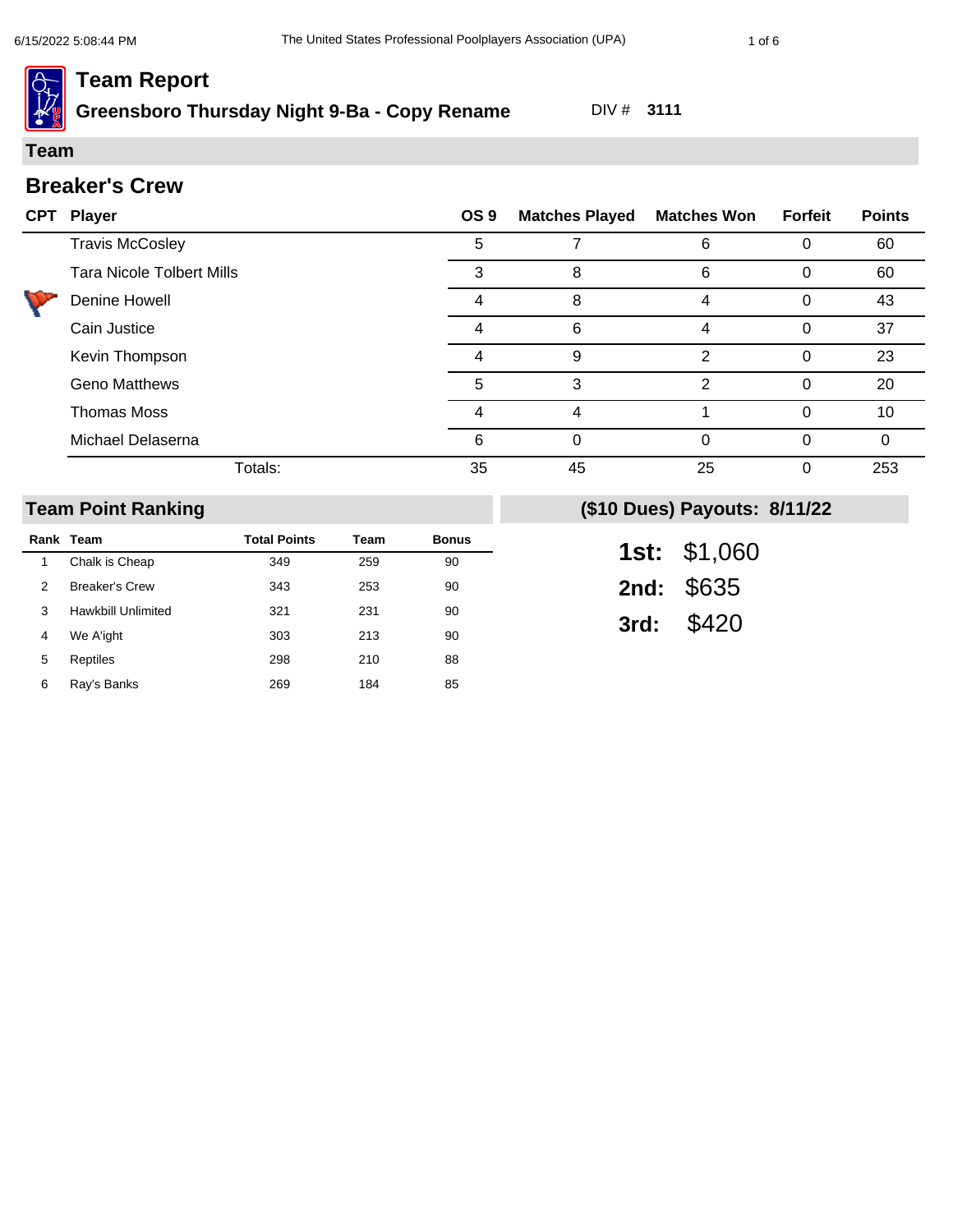**Greensboro Thursday Night 9-Ba - Copy Rename** DIV # **3111**

#### **Team**

| <b>CPT Player</b>    | OS 9 | <b>Matches Played Matches Won</b> |    | <b>Forfeit</b> | <b>Points</b> |
|----------------------|------|-----------------------------------|----|----------------|---------------|
| Joanne Hawks         |      | 9                                 |    | Ü              | 73            |
| <b>Samuel Morris</b> | 5    | 8                                 |    | 0              | 67            |
| Al Gorrod            |      | 9                                 | 4  | Ω              | 43            |
| Mike Curl            | 6    | 9                                 |    | 0              | 40            |
| Jeff Whaley          | 6    |                                   | 3  | 0              | 33            |
| Newton Whitman       | 6    | 3                                 | 0  | O              | 3             |
| Totals:              | 30   | 45                                | 25 | ი              | 259           |

### **Team Point Ranking**

|   | Rank Team                 | <b>Total Points</b> | Team | <b>Bonus</b> |
|---|---------------------------|---------------------|------|--------------|
| 1 | Chalk is Cheap            | 349                 | 259  | 90           |
| 2 | <b>Breaker's Crew</b>     | 343                 | 253  | 90           |
| 3 | <b>Hawkbill Unlimited</b> | 321                 | 231  | 90           |
| 4 | We A'ight                 | 303                 | 213  | 90           |
| 5 | Reptiles                  | 298                 | 210  | 88           |
| 6 | Ray's Banks               | 269                 | 184  | 85           |

| 1st: | \$1,060 |
|------|---------|
| 2nd: | \$635   |
| 3rd: | \$420   |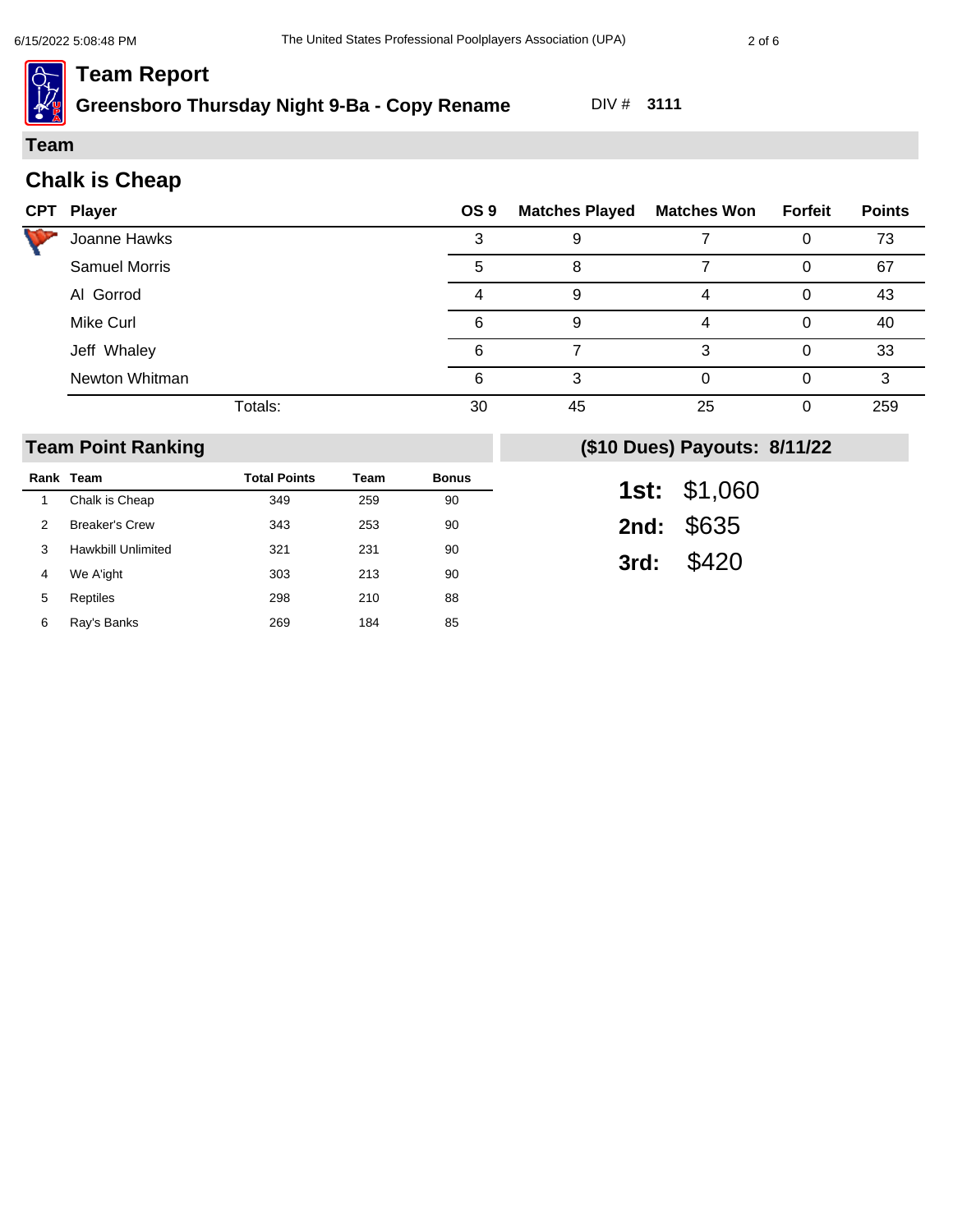**Greensboro Thursday Night 9-Ba - Copy Rename** DIV # **3111**

#### **Team**

### **Hawkbill Unlimited**

|  | <b>CPT Player</b>   | OS <sub>9</sub> | <b>Matches Played</b> | <b>Matches Won</b> | <b>Forfeit</b> | <b>Points</b> |
|--|---------------------|-----------------|-----------------------|--------------------|----------------|---------------|
|  | Jeff Dobbs          | 9               | 9                     | 6                  |                | 57            |
|  | Emil Dovan          | 4               |                       | 5                  | 0              | 47            |
|  | Jeff Mills          | 5               | 8                     | 5                  | 0              | 44            |
|  | Chris Cardwell      | 3               | 8                     | 4                  | 0              | 40            |
|  | Jerry Warner        | 3               | 4                     | 2                  | 0              | 20            |
|  | <b>Randall Case</b> | 5               | 3                     |                    | 0              | 10            |
|  | Matt Pace           | 4               |                       |                    | $\Omega$       | 10            |
|  | Ashley McCorquodale | 3               | 5                     | $\Omega$           | 0              | 3             |
|  | Totals:             | 36              | 45                    | 24                 | 0              | 231           |

### **Team Point Ranking**

|   | Rank Team             | <b>Total Points</b> | Team | <b>Bonus</b> |
|---|-----------------------|---------------------|------|--------------|
| 1 | Chalk is Cheap        | 349                 | 259  | 90           |
| 2 | <b>Breaker's Crew</b> | 343                 | 253  | 90           |
| 3 | Hawkbill Unlimited    | 321                 | 231  | 90           |
| 4 | We A'ight             | 303                 | 213  | 90           |
| 5 | Reptiles              | 298                 | 210  | 88           |
| 6 | Ray's Banks           | 269                 | 184  | 85           |

| 1st: | \$1,060 |
|------|---------|
| 2nd: | \$635   |
| 3rd: | \$420   |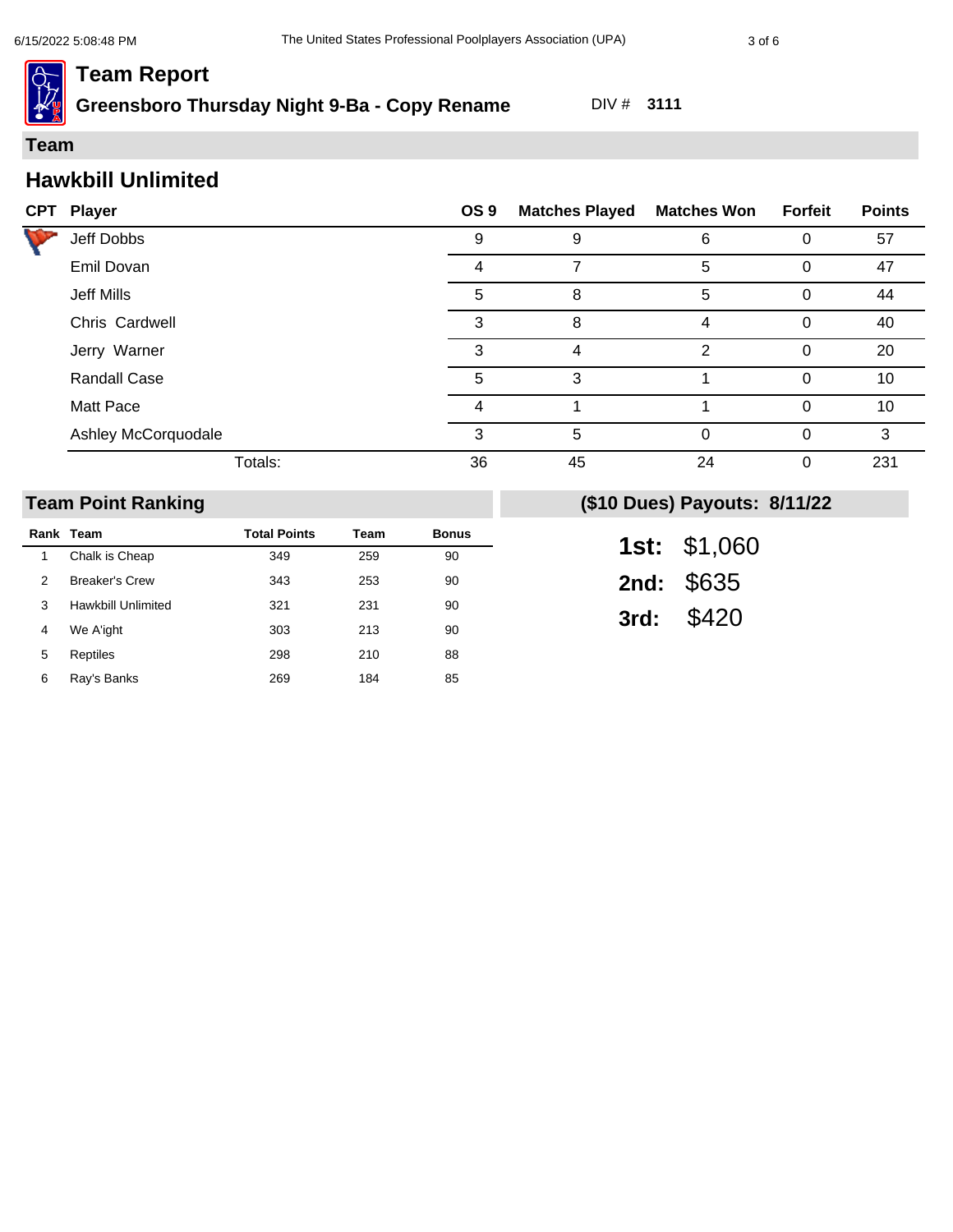# **Greensboro Thursday Night 9-Ba - Copy Rename** DIV # **3111**

#### **Team**

# **Ray's Banks**

| CPT Player                              | OS <sub>9</sub> | <b>Matches Played</b> | <b>Matches Won</b> | <b>Forfeit</b> | <b>Points</b> |
|-----------------------------------------|-----------------|-----------------------|--------------------|----------------|---------------|
| Naydia Edwards                          | 4               |                       | 6                  | 0              | 60            |
| Raymond Laws                            | 8               | 4                     | 3                  | 0              | 30            |
| George Mitchell                         | 5               | 5                     | 3                  | 0              | 24            |
| Jimmy Cillpam                           | 4               | 9                     | 2                  | 0              | 23            |
| Jason Brittain (Left Team)              | 4               | 4                     | $\overline{2}$     | 0              | 20            |
| Dean McLaren                            | 8               | 7                     | $\overline{2}$     | 0              | 17            |
| Craig Schneid - Renewal Due - 2/21/2020 | 3               | 2                     |                    | $\Omega$       | 10            |
| <b>Tyler Space</b>                      | 6               |                       | 0                  | $\Omega$       | $\Omega$      |
| Marcus Darden                           | 5               | 4                     | 0                  | $\Omega$       | 0             |
| Jenny Bates (Left Team)                 | 2               |                       | 0                  | 0              | 0             |
| Totals:                                 | 49              | 44                    | 19                 |                | 184           |

## **Team Point Ranking**

|   | Rank Team             | <b>Total Points</b> | Team | <b>Bonus</b> |
|---|-----------------------|---------------------|------|--------------|
| 1 | Chalk is Cheap        | 349                 | 259  | 90           |
| 2 | <b>Breaker's Crew</b> | 343                 | 253  | 90           |
| 3 | Hawkbill Unlimited    | 321                 | 231  | 90           |
| 4 | We A'ight             | 303                 | 213  | 90           |
| 5 | Reptiles              | 298                 | 210  | 88           |
| 6 | Ray's Banks           | 269                 | 184  | 85           |

| 1st: | \$1,060 |
|------|---------|
| 2nd: | \$635   |
| 3rd: | \$420   |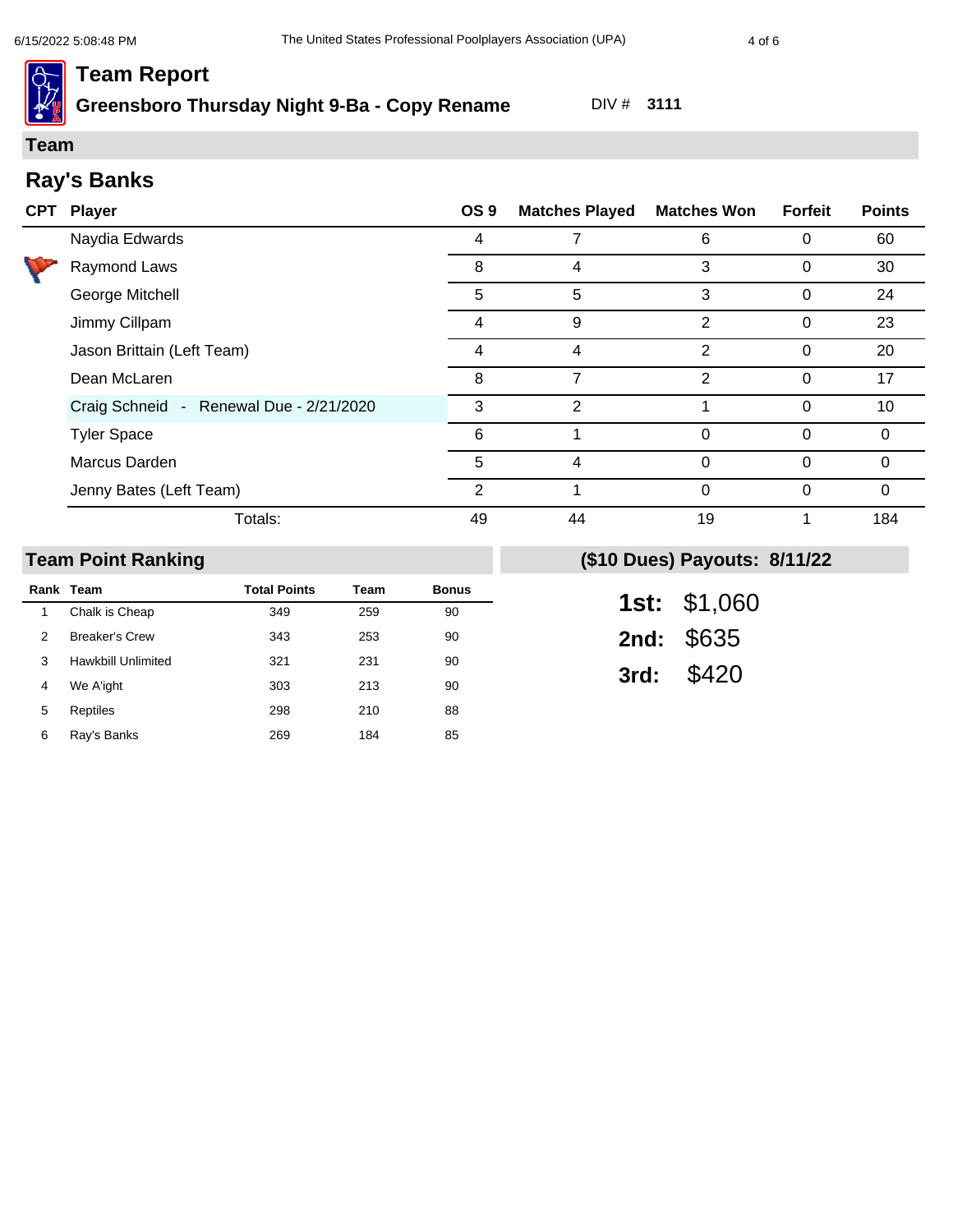# **Greensboro Thursday Night 9-Ba - Copy Rename** DIV # **3111**

# **Reptiles Team**

| <b>CPT</b> | Player                    | OS <sub>9</sub> | <b>Matches Played</b> | <b>Matches Won</b> | Forfeit  | <b>Points</b> |
|------------|---------------------------|-----------------|-----------------------|--------------------|----------|---------------|
|            | <b>Edward Arsneault</b>   | 5               |                       | 5                  | $\Omega$ | 50            |
|            | Kumar Chilukuri           | 4               | 8                     | 5                  | 0        | 50            |
|            | Darryl Wrenn              | 5               | 6                     | 3                  | 0        | 30            |
|            | <b>Rusty Zarger</b>       | 4               | 4                     | 3                  | 0        | 30            |
|            | <b>Robert Rich</b>        | 9               |                       | 3                  | 0        | 27            |
|            | Kay Wrenn                 | $\mathcal{P}$   | 5                     |                    | $\Omega$ | 13            |
|            | John Stewart              | 8               | 6                     |                    | 0        | 10            |
|            | James Kirkman (Left Team) | 4               |                       | 0                  | $\Omega$ | $\Omega$      |
|            | Nikiyah Hall (Left Team)  | っ               |                       | 0                  | $\Omega$ | 0             |
|            | Totals:                   | 43              | 45                    | 21                 | 0        | 210           |

### **Team Point Ranking**

|   | Rank Team             | <b>Total Points</b> | Team | <b>Bonus</b> |
|---|-----------------------|---------------------|------|--------------|
| 1 | Chalk is Cheap        | 349                 | 259  | 90           |
| 2 | <b>Breaker's Crew</b> | 343                 | 253  | 90           |
| 3 | Hawkbill Unlimited    | 321                 | 231  | 90           |
| 4 | We A'ight             | 303                 | 213  | 90           |
| 5 | Reptiles              | 298                 | 210  | 88           |
| 6 | Ray's Banks           | 269                 | 184  | 85           |

| 1st: | \$1,060 |
|------|---------|
| 2nd: | \$635   |
| 3rd: | \$420   |